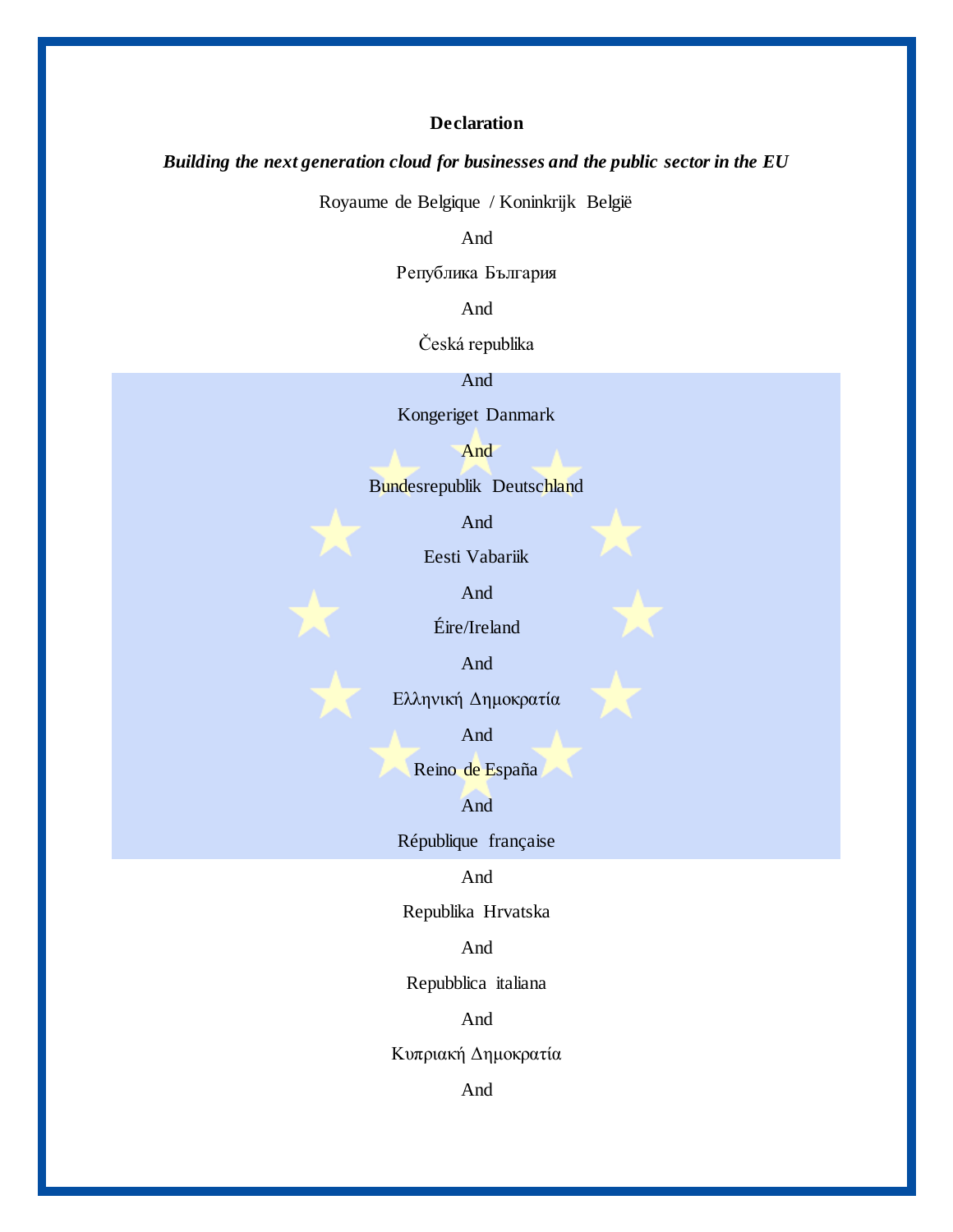Latvijas Republika

And

Lietuvos Respublika

And

Grand-Duché de Luxembourg

And

Magyarország

And

Repubblika ta' Malta

And

Koninkrijk der Nederlanden

And

Republik Österreich

And

Rzeczpospolita Polska

And

República Portuguesa

And

România

And

Republika Slovenija

And

Slovenská republika

And

Suomen tasavalta/Republiken Finland

And

Konungariket Sverige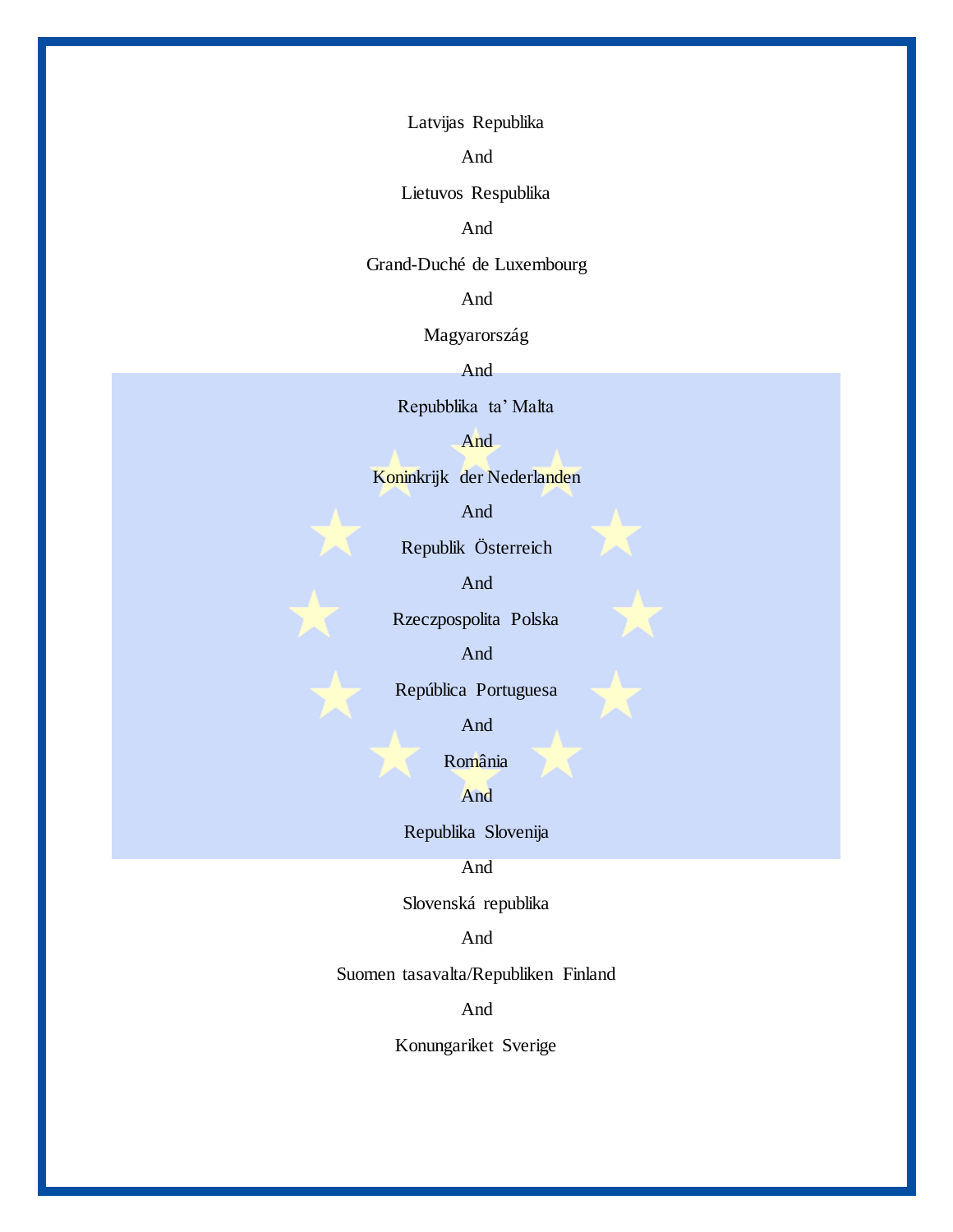**Data is at the centre of the digital transformation and an essential resource for Europe's recovery, long-term competitiveness and climate sustainability.** The current COVID-19 crisis has further highlighted how crucial the availability of a wide range of digital technologies is for our economy and society. Cloud computing provides the data processing capacities required to enable data-driven innovation, hence the urgent need to cooperate to foster Europe's technological sovereignty and to ensure that our businesses and public sector have access to resilient and competitive data storage and processing capacities. Europe's leadership in this area is essential to enable artificial intelligence, Internet of Things and 5G/6G. Europe should aim to set global norms on data storage and processing and to maintain market openness and international cooperation.

The benefits of cloud remain largely untapped by EU businesses and the public sector.<sup>1</sup> On the supply side, investments have continuously increased despite the COVID-19 crisis. However the public cloud infrastructure market is converging globally around four large non-European players.<sup>2</sup> This raises concerns over cloud users' ability to maintain control over strategic and sensitive personal and non-personal data. Also, commercial practices and a lack of interoperability between cloud providers create risks of vendor lock-in, undermining users' trust and cloud uptake. Europe is facing a great investment gap for cloud, estimated at  $E11$  billion annually<sup>3</sup>, and needs to boost the development of a truly competitive EU cloud supply. A joint European effort is needed to reverse this trend, by mobilising both users and suppliers.

**The EU has a unique opportunity to address the need for more data sharing and decentralised data processing, closer to the user (at the edge).** The volume of generated data is greatly increasing and a growing proportion of data is being processed at the edge. The next big wave of digital transformation will be powered by industrial data. To be ahead of the curve, we need to ensure favourable conditions for EU businesses to develop cloud capacities with global reach meeting the emerging needs of industrial data, especially in terms of processing close to the user and guaranteeing users' data sovereignty. To make the most out of the data we produce, we also need to enable the deployment of EU data spaces in key public and private sectors. Only by integrating data and network technologies at European scale can we attain the next generation of resilient and competitive cloud offering. But we must act rapidly and together.

**The next generation EU cloud offering should meet the needs of EU businesses and public sector**. For this purpose, it should aim for the highest standards in terms of data protection, cybersecurity, data portability/reversibility, interoperability, transparency, openness, energy efficiency, performance and reliability. Completely interoperable, open, multi-vendor cloud platforms and services, based on European, international or open source standards, will enable users to migrate effectively to the cloud, reaping its full economic benefits and availing of a high degree of choice in the market.

As announced in the EU Data Strategy<sup>4</sup>, Member States and industry are invited to co-invest with the Commission in the European cloud federation and common data spaces.The Commission aims at financing  $\epsilon$ 2 billion in this area over 2021-2027, drawing upon different spending programmes

j

<sup>1</sup> *Digital Economy and Society Index*[: https://ec.europa.eu/digital-single-market/en/desi](https://ec.europa.eu/digital-single-market/en/desi)

<sup>&</sup>lt;sup>2</sup> Figures of IDC and Synergy Research Group.

<sup>3</sup> SWD(2020) 98 final, *Identifying Europe's recovery needs*[: https://eur-lex.europa.eu/legal](https://eur-lex.europa.eu/legal-content/EN/TXT/?qid=1590742540196&uri=SWD%3A2020%3A98%3AFIN)[content/EN/TXT/?qid=1590742540196&uri=SWD%3A2020%3A98%3AFIN](https://eur-lex.europa.eu/legal-content/EN/TXT/?qid=1590742540196&uri=SWD%3A2020%3A98%3AFIN)

<sup>&</sup>lt;sup>4</sup> [https://ec.europa.eu/info/strategy/priorities-2019-2024/europe-fit-digital-age/european-data-strategy\\_en](https://ec.europa.eu/info/strategy/priorities-2019-2024/europe-fit-digital-age/european-data-strategy_en)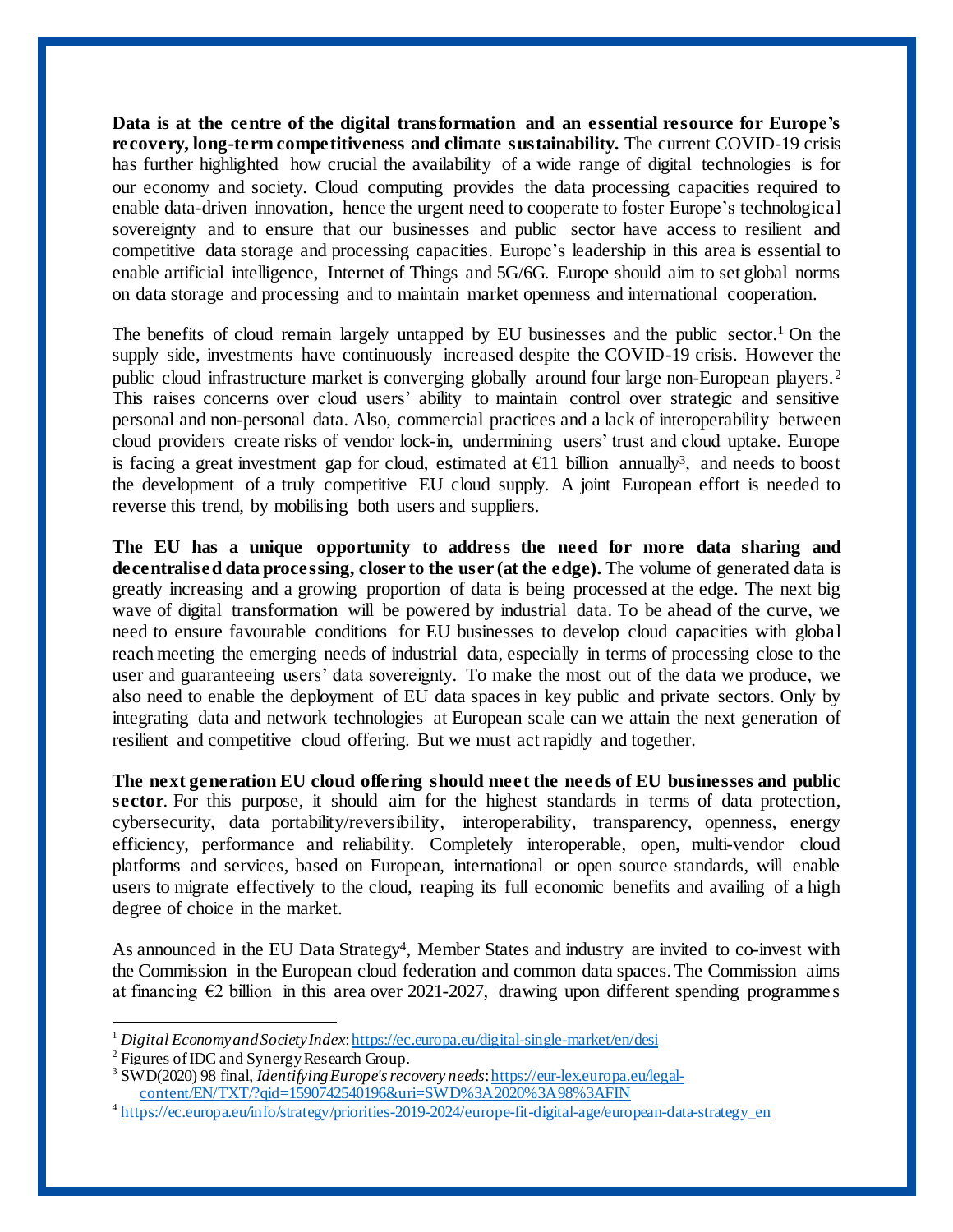including the Digital Europe Programme, Connecting Europe Facility 2 and the financial instrument InvestEU. <sup>5</sup> The proposed Recovery and Resilience Facility will make additional financing available for Member States (20% of the Recovery and Resilience Facility should be invested for the digital transition) to upgrade their existing data infrastructures and stimulate cloud uptake. As a result, the total funding in cloud and data could reach up to  $\epsilon$ 10 billion.

**The Member State Signatories agree to work together towards a European cloud federation initiative to shape the next generation secure, energy-efficient and interoperable cloud supply for Europe**. They agree to cooperate towards one set of common technical rules and norms (future EU Cloud Rulebook) and the deployment of interconnected cloud capacities across the EU, including common marketplaces. The implementation of the European cloud federation initiative will be facilitated by the Commission, gathering as many European partners as possible. It will be driven by the European Alliance for Industrial Data and Cloud and bring together cross-border initiatives meeting the European requirements. Once operational, Member States and industry will be free and without obligation to buy services provided by operators that are part of European cloud federation.

The European cloud federation initiative will aim at creating synergies between national and crossborder initiatives, to enhance and broaden their scale and coverage. The Gaia-X initiative for "a European federated data infrastructure" is a leading example of a public-private initiative aiming at a broad European scope. Together with this, many Member States already have national cloud initiatives that can provide the basis for further cooperation, such as: the Polish Common State IT Infrastructure Program (WIIP), Italian Cloud for public administration, Belgium's G-Cloud, Estonia Government Cloud, French cloud strategy for public administration, Spanish cloud strategy for the state public administration, Portugal's National Cloud Strategy for Public Administration, Greece's G-Cloud, Ireland's G-Cloud, Austria's Ö-Cloud initiative and Lithuania's project on the government infrastructure consolidation.

The Signatories agree to work together on the European cloud federation initiative, by:

- *1. Investing to shape the next generation of competitive cloud infrastructures and services for businesses, the public sector or areas of public interest.*
- Stimulating the emergence of a **resilient and competitive European supply for the public and private sector needs** of highly trusted, secure, interoperable and energy-efficient cloud infrastructure and services, covering all architecture levels and encompassing the edge.
- Working together with the Commission to deliver options for a **European cloud federation initiative, together with an ambitious investment plan**, gathering private, national and EU efforts. The initiative will aim to interconnect data processing and storage infrastructures across the EU territory, leading to the next generation of European cloud and edge services. It will be complemented by new data sharing tools, architectures and governance mechanisms for thriving data sharing, and efforts to develop relevant skills and competences.

l

<sup>5</sup> Without prejudice to on-going budgetary negotiations.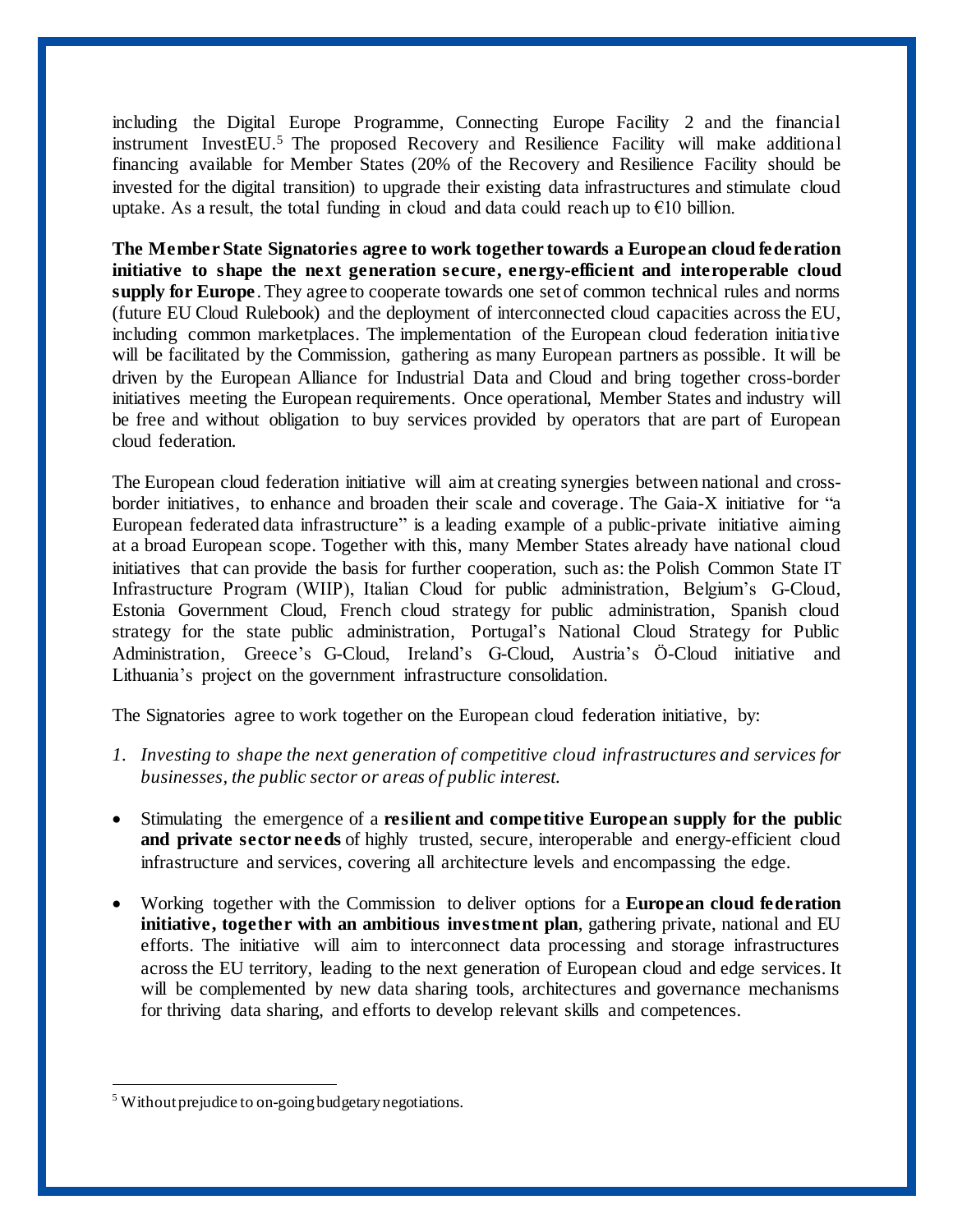- Supporting the launch of a **European Alliance for Industrial Data and Cloud**, as the driving force of the European cloud federation initiative. The Signatories agree to encourage broad European industry participation across sectors in the Alliance. All interested Member States should have the possibility to join the Alliance, which should ensure EU geographical representativeness. The Alliance will be facilitated by the Commission. Building upon existing industrial initiatives, it will have the mandate to design the detailed business, investment and implementation plan to deploy the next generation cloud capacities for the public and private sectors. It will also foster the emergence of **cross-sectoral data, computing and industrial ecosystems**.
- Where possible, **mobilising national public and private funds to (co-)invest** in the pan-European deployment of trusted, secure, interoperable, energy-efficient federated cloud infrastructures and services, through an open and transparent process. Member States and eligible countries should encourage public and private entities to leverage proposed EU programmes and financial instruments, such as the proposed Invest EU, Digital Europe Programme, Connecting Europe Facility, Horizon Europe and the Recovery Plan for Europe.
- To modernise public sector cloud capacities, identifying, on a voluntary basis, appropriate use cases for interconnecting **existing national, regional and/or local public sector cloud capacities**, without prejudice to legitimate considerations related to national security. This could enable public sector bodies to reduce their operating costs and carbon footprint, stimulate cloud uptake and ultimately shape pan-European data storage and processing capacities enabling a swift delivery of public services for EU citizens and businesses.
- Striving to make the EU a worldwide data hub, by increasing the attractiveness of the EU for data storage and processing activities towards relevant international partners.
- *2. Defining a common approach on federating cloud capacities at European level, notably by creating synergies with and building on existing national initiatives.*
- Cooperating with the Commission to define and implement **common conditions of participation in European cloud federation** through a set of norms (such as technical standards, codes of conduct<sup>6</sup> and certifications, including those foreseen in EU legislation), building on existing European initiatives. Cloud providers participating in European cloud federation should guarantee European standards in terms of security, data protection, consumer protection, data portability and energy efficiency and contribute to European digital sovereignty, while meeting diverse cloud user needs and ensuring competitiveness. They must provide adequate assurance and enable EU citizens, public sector and businesses to maintain control over strategic and sensitive data. In particular, while all cloud providers are welcome in European cloud federation, the resulting cloud capacities should not be subject to laws of foreign jurisdictions. In case providers are subject to such laws, they should demonstrate that verified safeguards are in place in order to ensure that any access request to data of EU citizens, businesses and entities is compliant with EU Law. This set of norms should be compiled in an **EU Cloud Rulebook**, to foster broader market awareness and adherence to these norms by cloud services operating in Europe. The Commission should develop the Rulebook with close

l

<sup>6</sup> E.g. EU Codes of Conduct on data protection or data portability (also known as 'SWIPO')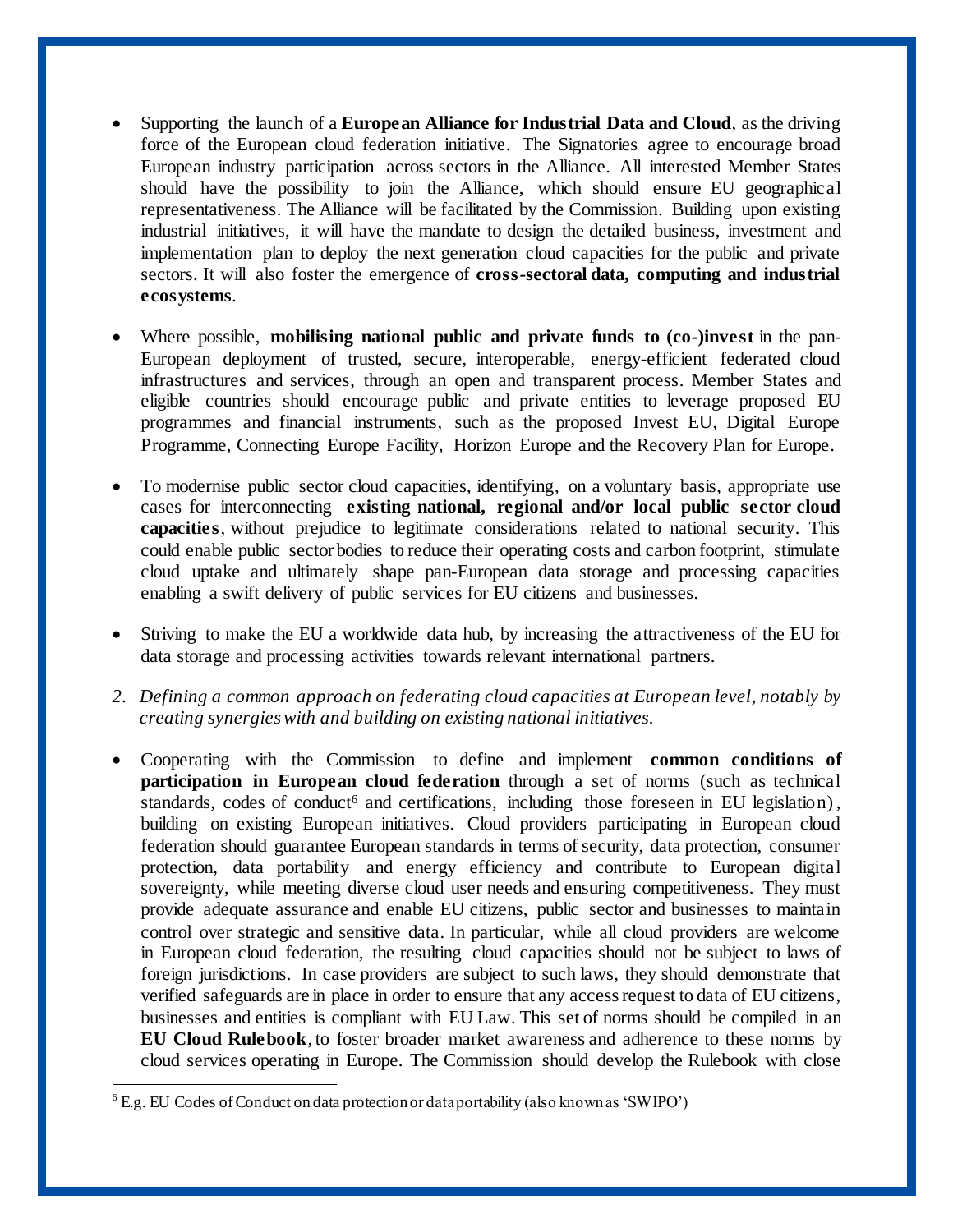involvement of Member States, while taking into account suppliers and users. It should be regularly updated, and stimulate the participation of SMEs in European cloud federation.

- Working towards **technical solutions for federating European cloud capacities (common standards, profiles and technical specifications)** in order to ensure portability, trust, data protection, security and interoperability. The signatories agree to cooperate with the Commission and to encourage relevant stakeholders to formulate those technical requirements, identify suitable standards and explore the need to develop new voluntary European standard(s), in cooperation with existing European public and private initiatives.
- Cooperating with the Commission in the **swift deployment of European data spaces**, amongst other by developing the framework for interoperability between industrial and public partners of a data space using different cloud providers, which is essential for trust.
- Supporting the deployment of **common and interoperable EU cloud marketplaces**, facilitated by the Commission, to help in particular public entities and SMEs to find the cloud offering adapted to their needs and compliant with European legislation and values. This includes encouraging relevant stakeholders and leveraging the Digital Europe Programme. Such marketplaces could be built on existing public and/or private initiatives.
- 3. *Driving the uptake of trustworthy, secure, and energy-efficient data processing capacities for small and medium-sized enterprises (SMEs), start-ups and public administration.*
- Acknowledging the **leading role of the public sector** in cloud and edge uptake, in particular by: exploring the adoption and implementation of 'cloud first' and multi-cloud policies at national, regional and local levels; recognising the need to develop **EU common requirements and standards for cloud procurement**, in cooperation with the Commission and existing initiatives, and implementing them in procurement procedures; considering demand aggregation of public administrations, and subsequently by working towards common cloud procurement.
- Leading a shift towards **more secure and energy-efficient data centers and cloud services**, including by promoting the new EU green public procurement criteria services<sup>7</sup> in procurement national action plans.
- Supporting **advanced education, training and new digital skills** development related to cloud computing, primarily for SMEs, start-ups and public sector, including by leveraging the proposed Digital Europe Programme and by making use of EU structural funds, in line with EU State aid rules.

l

<sup>&</sup>lt;sup>7</sup> [https://ec.europa.eu/environment/gpp/eu\\_gpp\\_criteria\\_en.htm](https://ec.europa.eu/environment/gpp/eu_gpp_criteria_en.htm)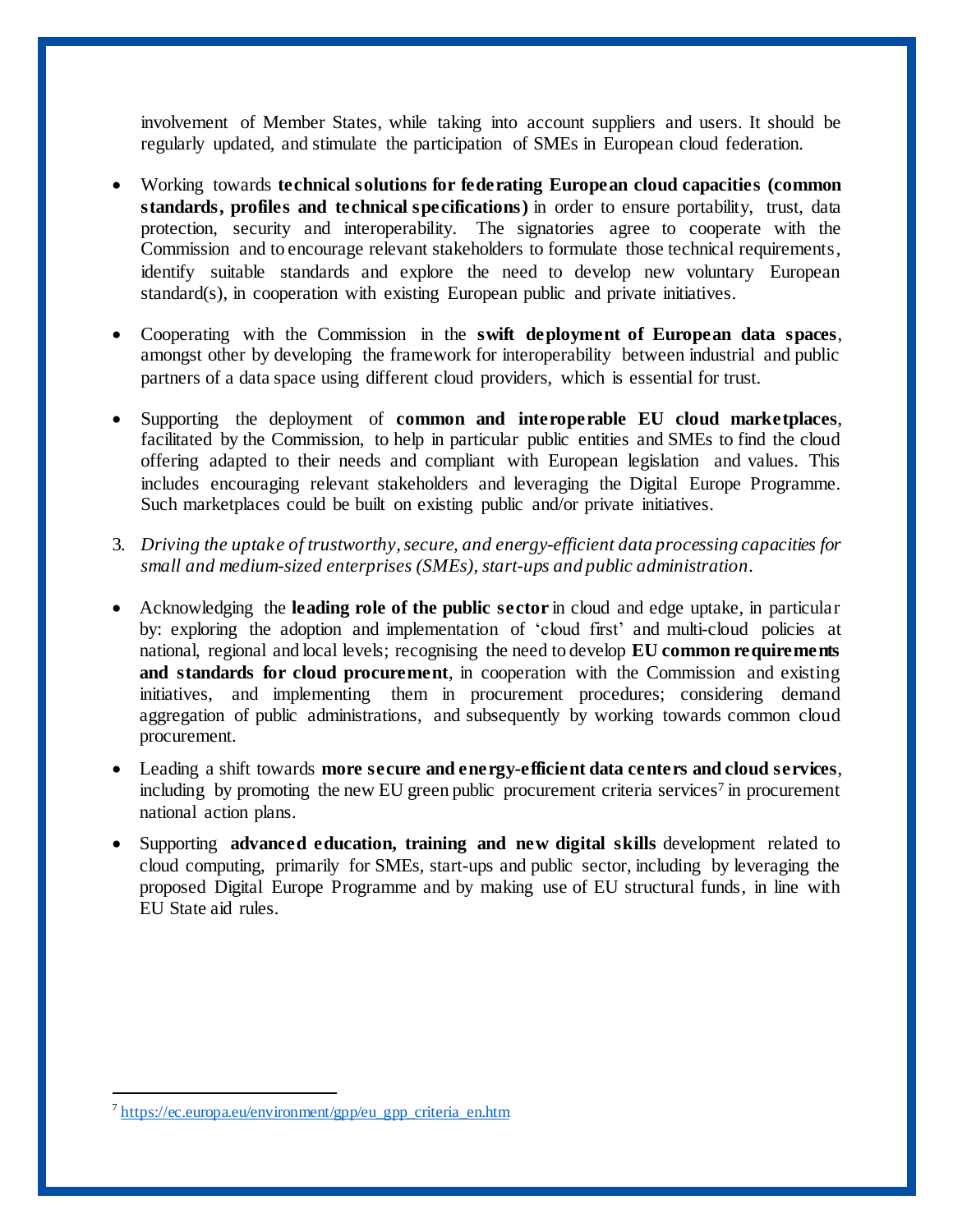Through the actions above, the Signatories agree to act decisively, in close cooperation with the Commission, to achieve the **deployment of next generation cloud supply for EU businesses and the public sector**, **ensuring a high degree of EU digital and data sovereignty**, by:

 $\checkmark$  combining private, national and EU investment efforts;

 $\checkmark$  aiming for high-level of trust, security, interoperability and energy-efficiency;  $\checkmark$  supporting the launch of the European Alliance for Industrial Data and Cloud, and ensuring one set of common technical solutions and policy rules for cloud federation;  $\checkmark$  leading by example in the uptake of cloud to boost Europe's recovery through digital.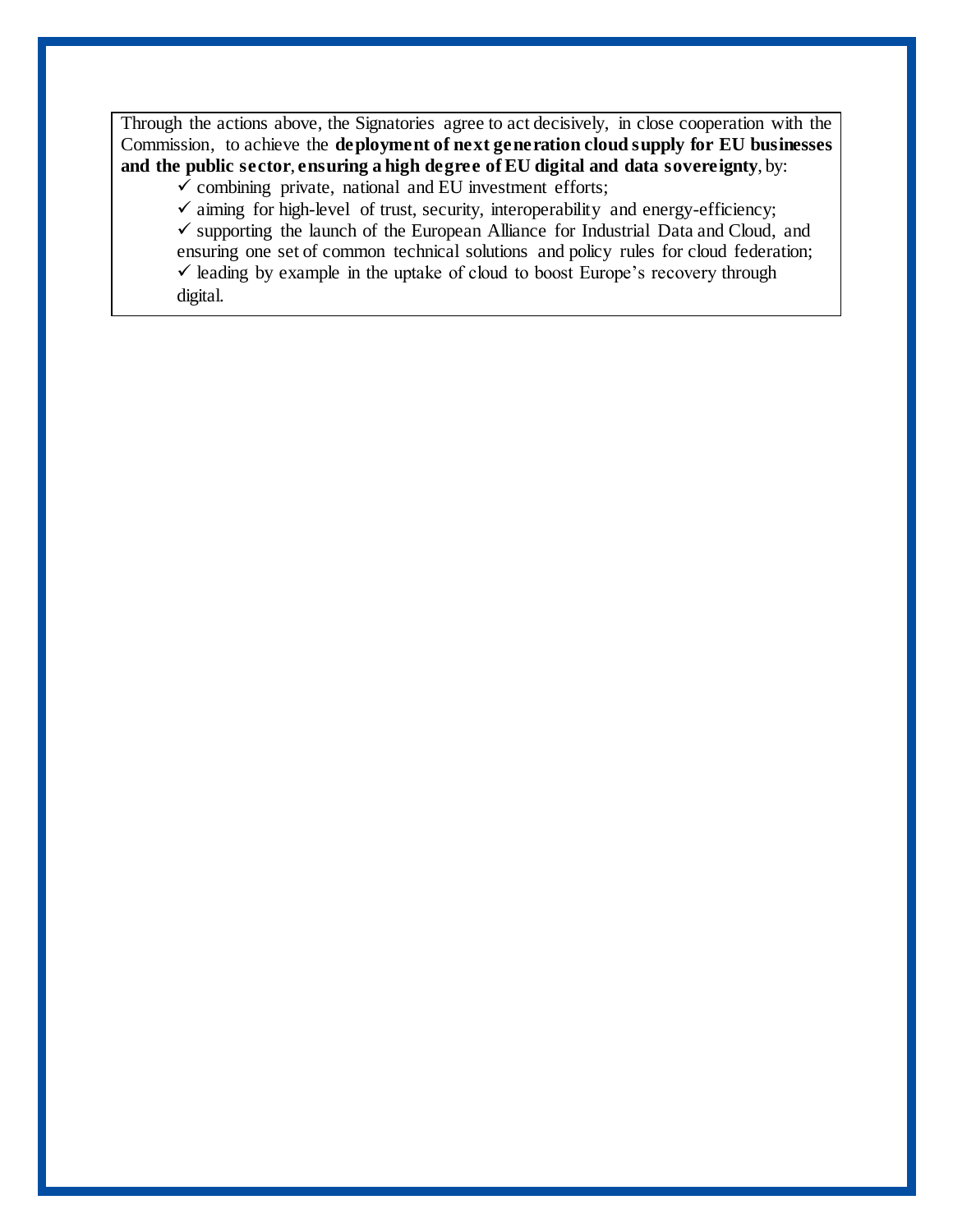**For the Royaume de Belgique / Koninkrijk For the Република България België**

Petra De Sutter Minister of Civil Service and Public Enterprises

Wesc

Rossen Jeliazkov Minister of Transport, Information Technology and Communications

# **For the Kongeriget Danmark**

**For the Česká republika**

*Hand-signed printed version*

Petr Očko Deputy Minister for Industry and Trade

#### **For the Bundesrepublik Deutschland**



Peter Altmaier Federal Minister for Economic Affairs and Energy

Simon Kollerup, Minister for Industry, Business and Financial Affairs, Ministry of Industry, Business and Financial Affairs

## **For the Eesti Vabariik**

(de

Raul Siem Minister of Foreign Trade and Information Technology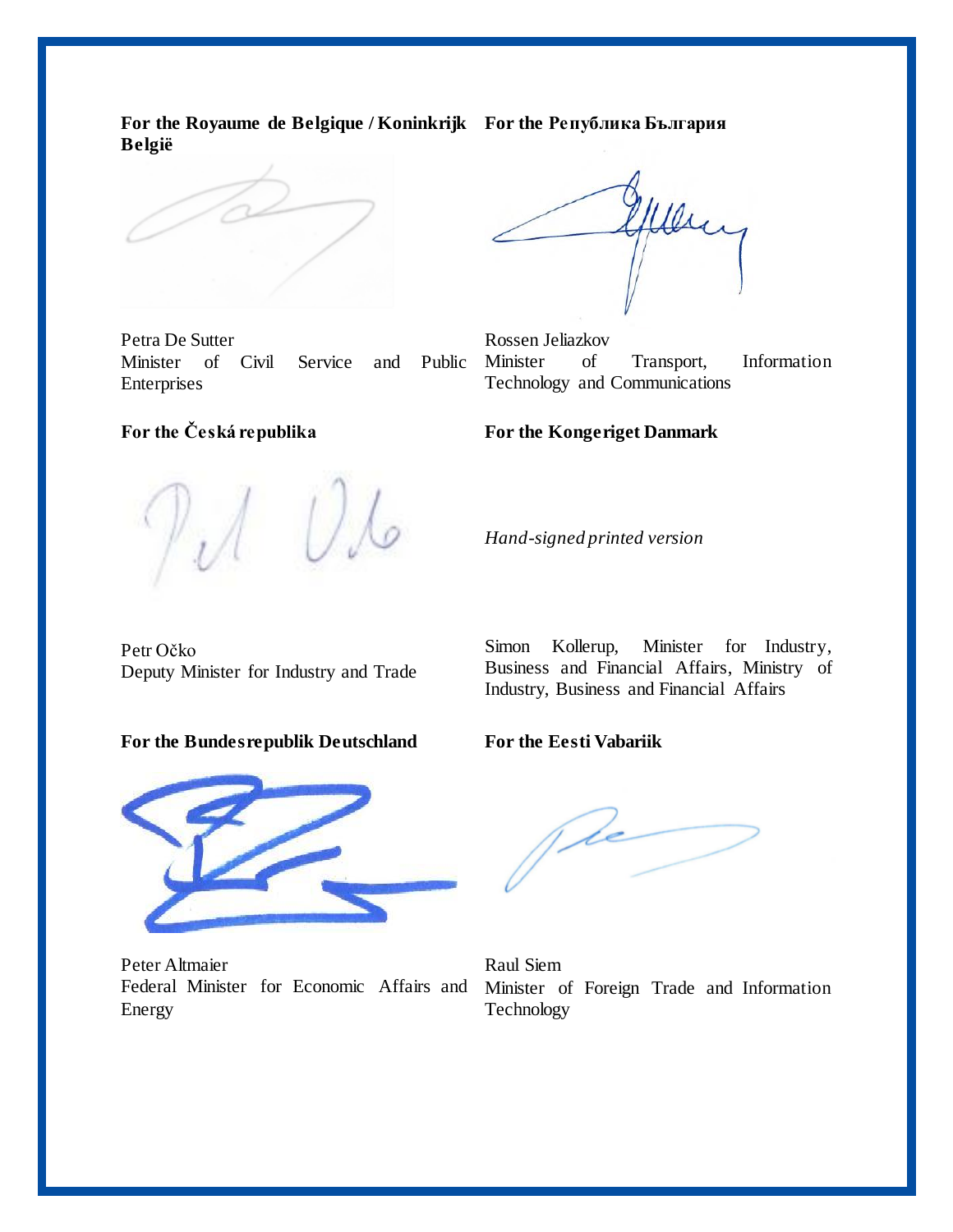# **For Eire/Ireland**

Eamon Ryan Minister for Transport Minister for the Environment, Climate and Communications

**For the Reino de España**

**For the Ελληνική Δημοκρατία** 

Kyriakos Pierrakakis Minister of Digital Governance

**For the République française**

*Signed electronically*

Maria Carme Artigas Bugal Secretary of State for Digitization and Artificial Intelligence

Bruno Le Maire Minister of the Economy, Finance and the Recovery

# **For the Republika Hrvatska**

Oleg Butković Minister of the Sea, Transport and Infrastructure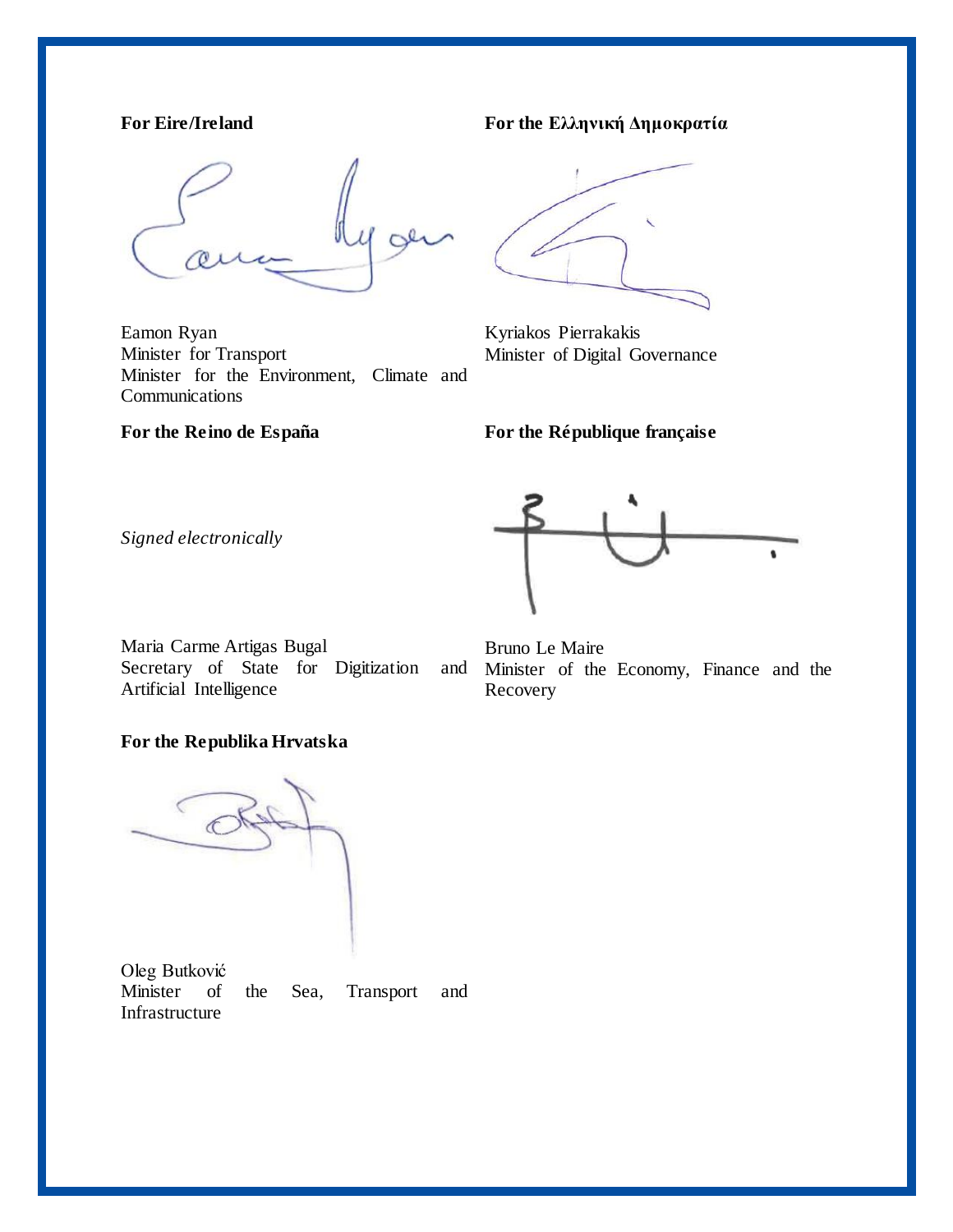## **For the Repubblica italiana**

Stefano Patuanelli Minister for Economic Development

### **For the Κυπριακή Δημοκρατία**

Jula

Kyriacos Kokkinos Deputy Minister to the President, Deputy Ministry of Research, Innovation and Digital Regional Development **Policy** 

#### **For the Lietuvos Respublika**

Marius Skuodis Vice-Minister of the Economy and Innovation

Paola Pisano Minister for Technological Innovation and Digitalisation

### **For the Latvijas Republika**

Juris Pūce Minister of Environmental Protection and

## **For the Grand-Duché de Luxembourg**

Xavier Bettel Prime Minister Minister for Communications and Media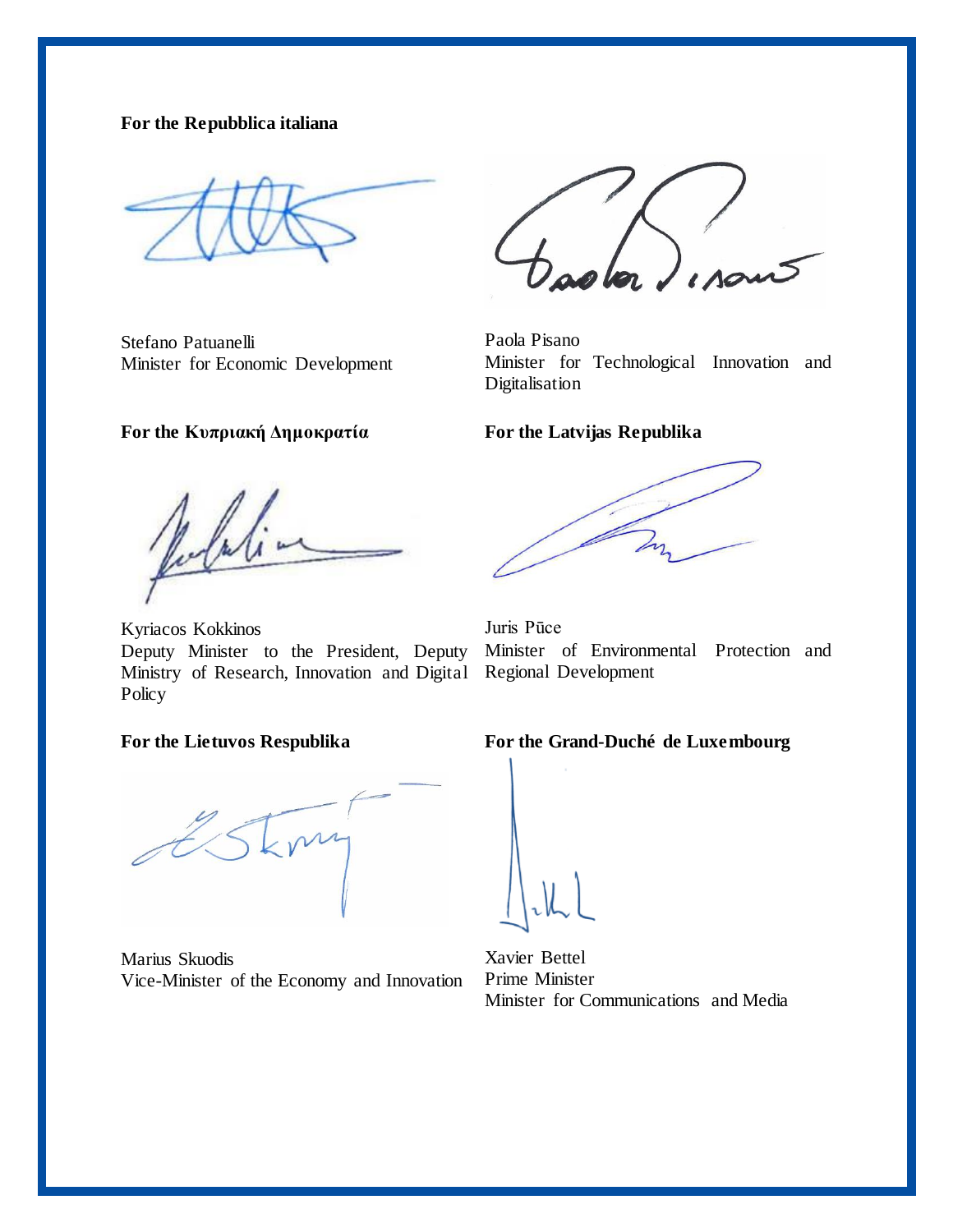### **For the Magyarország**

Dr. Károly Balázs Solymár Deputy State Secretary for Digitalisation, Ministry for Innovation and Technology

#### **For the Koninkrijk der Nederlanden**

**For the Repubblika ta' Malta** 



HON. Clayton Bartolo MP Parliamentary Secretary for Financial Services and Digital Economy

## **For the Republik Österreich**

*Hand-signed printed version*

Mona Keijzer State Secretary for Economic Affairs and Climate Policy

Dr. Margarete Schramböck Federal Minister for Digital and Economic Affairs

**For the Rzeczpospolita Polska**

**For the República Portuguesa**

*Signed electronically*

Marek Zagórski Secretary of State, Chancellery of the Prime Secretary of State for the Digital Transition**Minister** 

Andi Aught

André Aragão de Azevedo